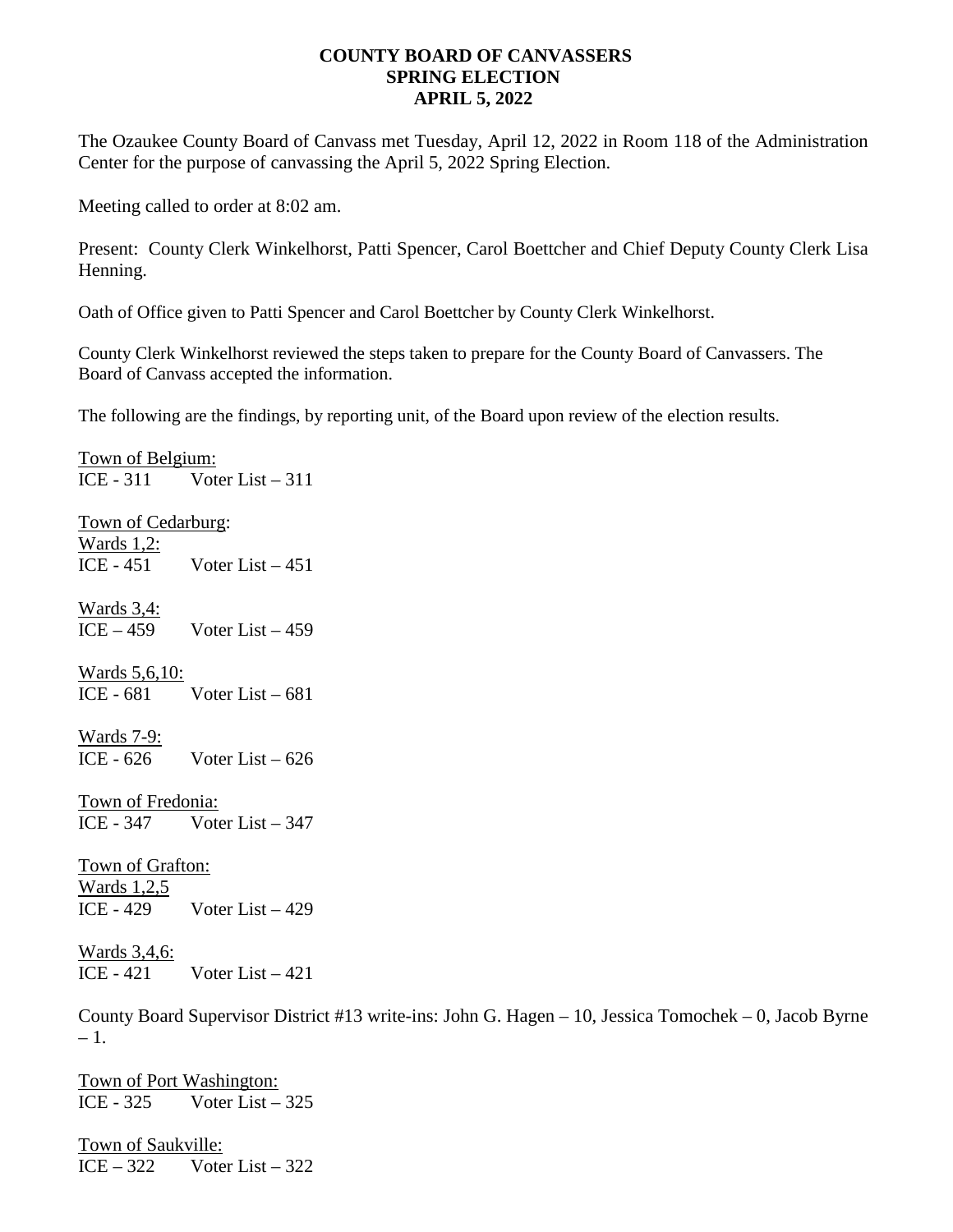Village of Bayside: ICE -  $46$  Voter List  $-46$ 

Village of Belgium:  $ICE - 460$  Voter List  $-460$ 

Village of Fredonia:  $ICE - 277$  Voter List – 277

Village of Grafton: Wards 1,2 ICE -  $308$  Voter List –  $307$ 

The Inspectors' Statement indicates the ballots were manually counted: 308 ballots. Voter lists were reconciled and found that voter #259 was used twice; therefore, the total number of ballots equals the number of voters – 308.

County Board Supervisor District #12 write-ins: Tom Richart – 65, Casey Didier – 28, Fred Hesselbein – 3, Lester Bartell – 1, Jack Hagen – 1, David Haas – 1, John Doe – 1, Dennis Bartelt – 2.

Wards 3,4  $ICE - 240$  Voter List – 240

County Board Supervisor District #12 write-ins: Thomas Richart – 34, Casey Didier – 46, Paul Sheldon – 1, Louise E. Lusty – 1, Jeff Sisley – 1, Nathan R. Young – 1, Jess Walingorg – 1.

The write-in votes for County Board Supervisor District #12 were thoroughly reviewed from the Village of Grafton Wards 1,2 and Village of Grafton Wards 3,4. The top three were Thomas H. Richart – 99 votes, Casey Didier – 74 votes and Fred Hesselbein – 3 votes. The Board of Canvass declares Thomas R. Richart as the winner as he received the majority of the write-in votes for County Supervisor District 12.

Wards 5,6  $ICE - 282$  Voter List  $-282$ Wards 7,8,15  $ICE - 390$  Voter List – 390 Wards 9,10  $ICE - 379$  Voter List – 379 Wards 11,12  $ICE - 210$  Voter List – 209

The Inspectors' Statement indicates that the ballots were manually counted: 210 ballots. One (1) voter was issued a Ward 13,14 ballot in error. The total number of ballots manually counted for both reporting units equals 471. The total number of voters for both reporting units equals 471.

County Board Supervisor District #13 write ins: John G. Hagen – 28, Jessica Tomochek – 0, Jacob Byrne – 2, Randy Gehrke – 1, Casey Didier – 1, Paul Melotik – 1, John D. Cornell – 1, Carrie Cornell – 1, Timothy S. O'Connor – 1, Tom Richart – 1, Todd Polack – 1.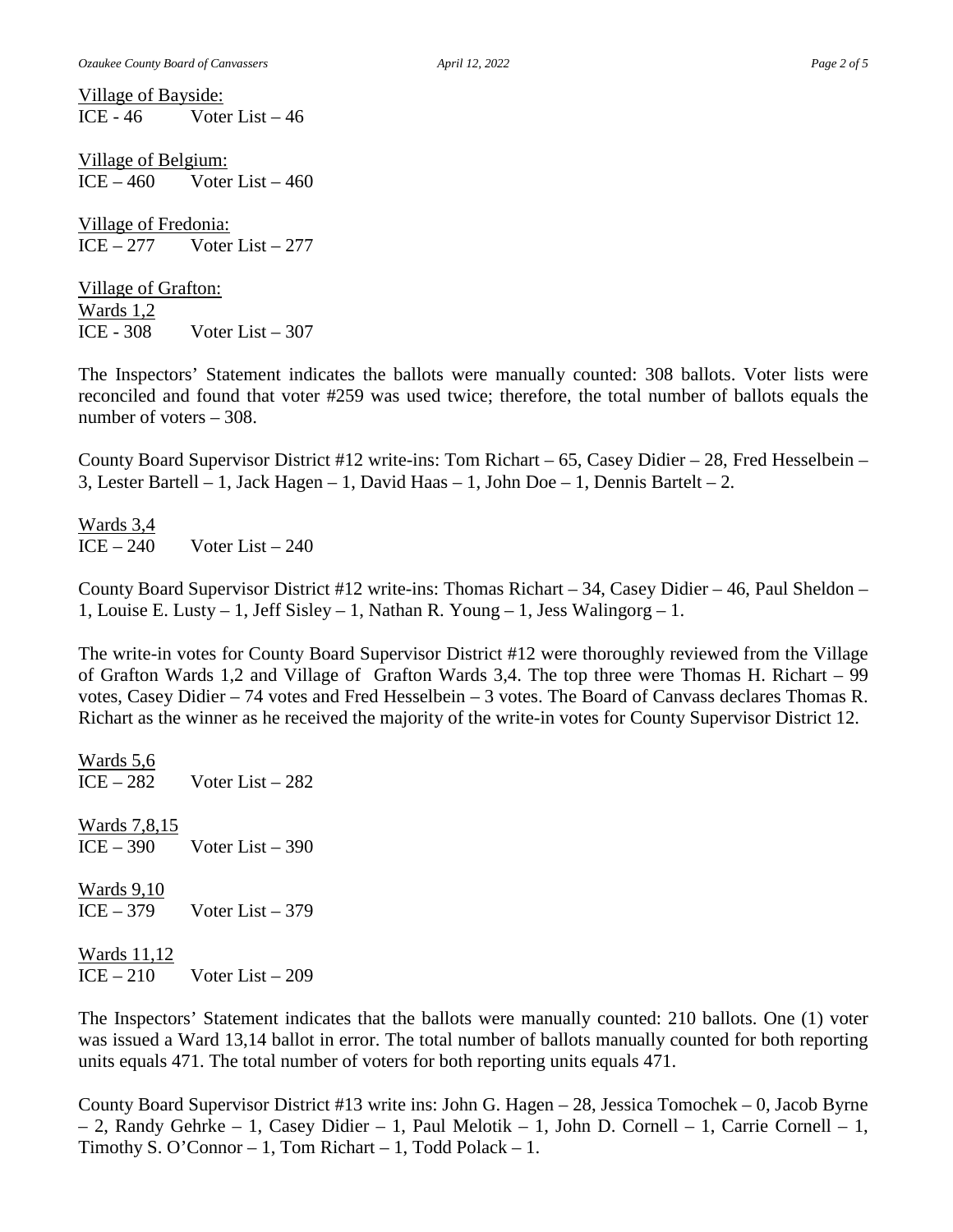Village of Grafton: Wards 13,14 ICE -  $261$  Voter List –  $262$ 

The Inspectors' Statement indicates that the ballots were manually counted: 261 ballots. One (1) voter was issued a Ward 11,12 ballot in error. The total number of ballots manually counted for both reporting units equals 471. The total number of voters for both reporting units equals 471.

County Board Supervisor District #13 write ins: John G. Hagen – 34, Jessica Tomochek – 10, Jason T. Schmidt – 2, Joe Biden – 1, Gregg R. Koepper – 1, Al Lopez III – 1, Pat Norduzzi – 2, The Goose – 1, Paul Zirk – 1, Jonathan Hahn – 1, Thomas Mlada – 1, Tim Job – 1, Jack Hagan – 3, John Wayne – 1.

The Board of Canvassers awarded John G. Hagen 37 votes in Village of Grafton, Wards 13,14 as voter intent can be reasonably determined that the 3 write-in votes for Jack Hagan were intended for John G. Hagen.

The write-in votes for County Board Supervisor District #13 were thoroughly reviewed from Town of Grafton, Ward 4, Village of Grafton Wards 11,12 and Village of Grafton Wards 13,14. The top three were John G. Hagen – 75 votes, Jessica Tomochek – 10 votes, and Jacob Byrne – 3 votes. The Board of Canvass declares John G. Hagen as the winner as he received the majority of the write-in votes for County Supervisor District 13.

Village of Newburg:  $ICE - 13$  Voter List – 13 Village of Saukville: Wards 1,6,7 ICE -  $306$  Voter List –  $306$ Wards 2-5 ICE - 252 Voter List – 252 Village of Thiensville: Wards 1,2: ICE -  $652$  Voter List –  $652$ Wards 3,4: ICE - 371 Voter List – 371 City of Cedarburg: Ward 1: ICE - 746 Voter List – 746 Wards 2: ICE - 564 Voter List – 564 Ward 3: ICE - 578 Voter List – 578 Wards 4: ICE -  $463$  Voter List –  $463$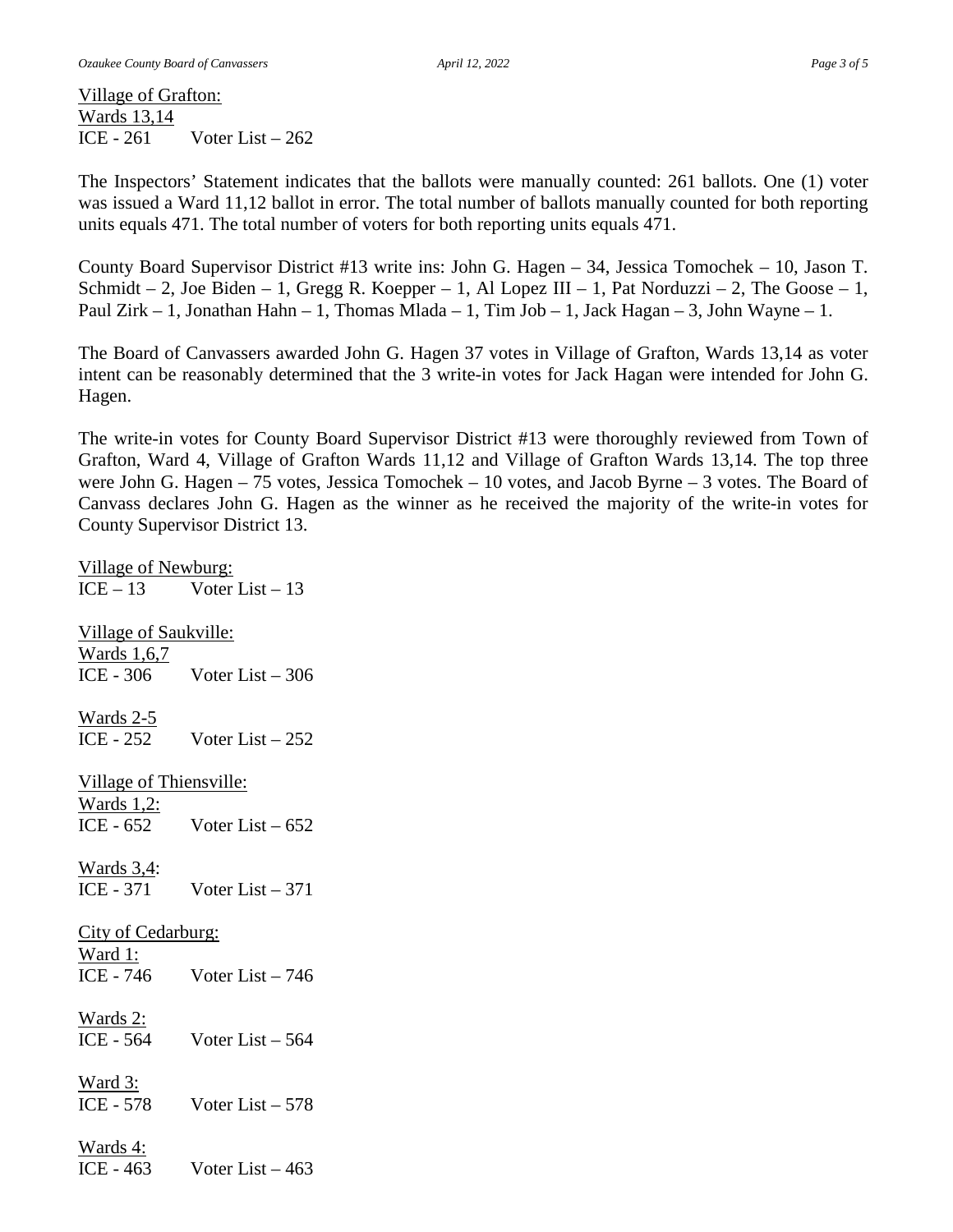City of Cedarburg: Ward 5: ICE -  $439$  Voter List –  $439$ 

Ward 6: ICE -  $690$  Voter List –  $690$ 

Ward 7: ICE -  $640$  Voter List –  $640$ 

City of Mequon: Wards 1-3: ICE -  $882$  Voter List –  $882$ 

County Board Supervisor District #23 write ins: Kurt Schoessow – 30, Schoessow – 1, Kurt Lebesch – 1, Randy Pipkorn – 1, Rich Northouse – 1, Brooke Wozney – 1, Chris Wozeny – 1.

The Board of Canvassers awarded Kurt Schoessow 31 votes in City of Mequon, Ward 3 as voter intent can be reasonably determined that the 1 write-in vote for Schoessow was intended for Kurt Schoessow.

Wards 4,5: ICE - 1165 Voter List – 1165

Wards 6-8: ICE - 893 Voter List – 893

County Board Supervisor District #23 write ins: Kurt Schoessow – 24, Maki Roggers – 1, Jacob Gehring – 1, Sandon Jurowski – 1, Cheryl Rebholz – 1, Steve Riege – 1, Wesley Williams – 2, Cindy Dodge – 1, Paul Deibel – 1, Scott Jansen – 2, Gerald Bettridge – 1, David Henrichs – 4, Thomas Azinger – 1, Justin Dodge – 1, Tom Burger – 1, Neil Wagner – 1, Asher Smith – 1, David Lawlor – 1, Todd Kolosso – 2, James McLean – 1, Finn James – 1, Rich Kolbe – 2, Michelle Godden – 1.

County Board Supervisor District #24 write ins: James Krane – 25, Janet Braverman – 1, Scott A. Jansen – 2, Steve Gerner – 1, Joe Schwalbach – 1, David P. Olson – 1, Jodi Weilock-Davis - 1, Sam Borcelona – 1, Calie Thurow – 2, Jeffrey Hansher – 1, Michelle Anne Travis – 1, Deangela Luna – 1, Kurt Schoessow – 1.

Wards 9-11: ICE -  $867$  Voter List –  $867$ 

County Board Supervisor District #23 write ins: Kurt Schoessow – 3, David A. Levey – 1, Russ Schosse – 1, Maurice Brown Jr. – 1, Jeffrey Hansher – 10, Michelle Henrichs – 3, Mark Kons – 2, Stephen Deguire – 1, Peter Olsen - 1, Austin Moore – 1, Leslie Schwalbach – 1, Paul Buzzell – 1, Lisa Ness – 1.

County Board Supervisor District #24 write ins: James Krane – 5, Jannette Braverman – 2, Peter Scharl – 1, Felice Leib – 1, James Giunta – 1, Jeffery Hansher – 15, David Meldman – 3, Robert Stern – 1, John Lafond – 1, Maureen Paradite – 1, Eric Kasemod – 1, Charles Wirtheiser – 2, Danial McPike – 1, Pete Poolubinsky – 1, Kurt Schoessow – 1, Jamie O'Conner – 1, Amy Allanan – 1, James J. Brown – 1, Robert Korech – 1, Andrea Kethn – 1, Samuel Stiffan – 1, Macky Mouse – 1, John Hess – 2, Barak O'Bama – 1, Paris Wright – 1.